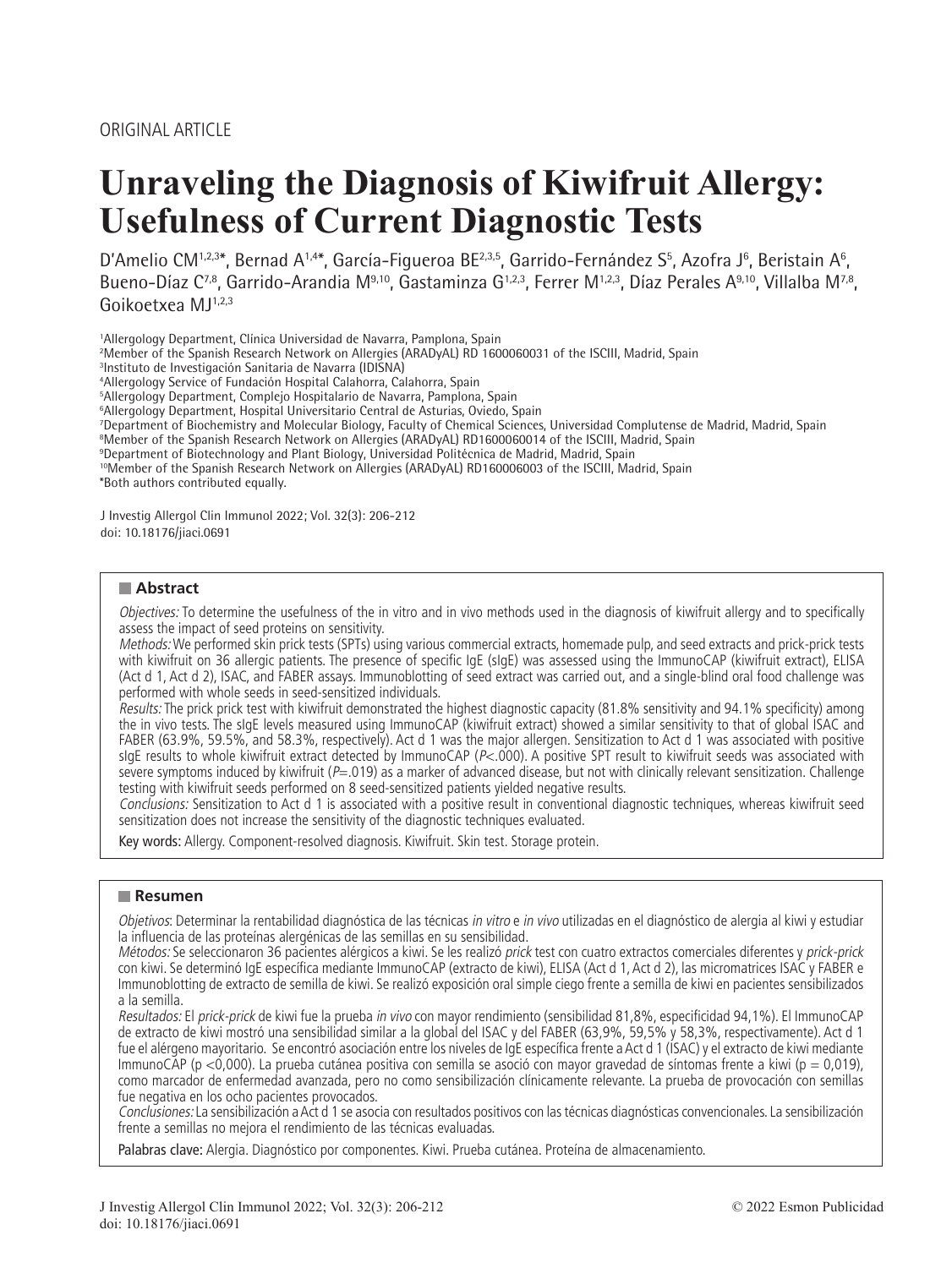# **Introduction**

Kiwifruit (*Actinidia deliciosa*) has been one of the most important causes of food allergies in Western countries ever since the first report of hypersensitivity reaction to kiwifruit in 1981 [1-3]. Although kiwifruit allergy has been associated with polysensitization in latex-fruit syndrome [4], as well as in birch and grass pollinosis [5,6], monosensitization is strongly related to Act d 1, a 30-kDa cysteine protease and the major allergen, thus suggesting primary sensitization to kiwifruit [3,7]. The clinical manifestations of this allergy range from oral symptoms to severe systemic reactions, including anaphylaxis [1,3]. Fourteen allergens have been described in green kiwifruit, with marked geographical differences in the molecular profile of sensitized patients [1,8].

The commercial extracts used in skin prick tests (SPTs) have low sensitivity in the diagnosis of kiwifruit allergy (17%-61%) [1,3,7,9], and the results for the ImmunoCAP (Phadia) assay using kiwifruit extract (17%-55%) could be improved [1,3,7,9]. The determination of sIgE by component resolved diagnosis (CRD) using ImmunoCAP testing for pulp allergens has been reported to increase sensitivity to 65%-77% [1,3], whereas the ISAC microarray raises it to 66% [7]. Based on these low values, Sirvent et al [10,11] suggested that the inclusion of the kiwifruit seed allergens Act d 12 (11S globulin) and Act d 13 (2S albumin) in the CRD of kiwifruit allergy might significantly reduce the number of misdiagnosed patients. No studies have been conducted to date to demonstrate this hypothesis, and the clinical relevance of kiwifruit seed allergens in kiwifruit-allergic patients has yet to be established.

The aims of this study were to determine whether sensitization to the kiwifruit seed storage proteins Act d 12 and Act d 13 explains the low sensitivity of currently available techniques and to assess the clinical relevance of kiwifruit seed allergens. We also aimed to analyze the diagnostic performance of the commercial in vivo and in vitro techniques currently used to evaluate sensitization in the diagnosis of kiwifruit allergy.

# **Material and Methods**

## *Study Population*

A sample of 36 kiwifruit-allergic patients (>6 years old) was prospectively recruited throughout 2017 from the Allergology Department of 3 hospitals in Northern Spain: Clínica Universidad de Navarra in Pamplona, Complejo Hospitalario de Navarra in Pamplona, and Hospital Universitario Central de Asturias in Oviedo. Allergy was demonstrated by an open oral food challenge (OFC) with kiwifruit (see Supplement). Patients with a previous history of anaphylaxis or recent clear kiwifruit ingestion–related systemic symptoms (generalized acute urticaria or gastrointestinal symptoms or respiratory symptoms) and positive test results (SPT or specific immunoglobulin E [sIgE] against kiwifruit as determined by ImmunoCAP assay) were excluded from the OFC. Anaphylaxis was defined following the 2014 European Academy of Allergy and Clinical Immunology anaphylaxis guideline [12]. The exclusion criteria are defined in the Supplement. All patients completed the study questionnaire with their clinical data, recording the symptoms experienced following kiwifruit intake

Additionally, 31 atopic adult controls sensitized to pollen or plant food allergens were prospectively recruited for the analysis of the specificity of the SPT. An OFC was performed in this control group following a 6-month period during which the fruit had not been eaten. All participants signed the informed consent document, which had previously been approved by the Research Ethics Committee of the University of Navarra (2016.052) and supported by the ethics committees of the participating hospitals. The demographic and clinical data of these patients and controls are summarized in Table 1.

In addition, sera from 35 controls (14 atopic controls sensitized to dust mite and 21 nonatopic controls) from a previous multicenter study (FIS PI 11/01634) were used to analyze the specificity of the in vitro techniques.

## *Skin Tests*

All prospectively recruited cases and controls underwent a prick-prick test with kiwifruit and SPTs with 4 different commercial kiwifruit extracts (ALK-Abelló, Bial, Diater, and Leti) and homemade kiwifruit seed and pulp extracts (preparation described in the Supplement). Peach lipid transfer protein extract (0.1 mg/mL) (Bial), profilin extract (ALKAbelló), *Betula verrucosa* extract (ALK Abelló), and mustard extract (Leti) were tested to evaluate possible cross reactivity with other foods. The wheal and flare sizes were measured after 15 minutes, and wheals with a diameter  $\geq$ 3 mm were considered to be positive [13].

## *Determination of Specific Immunoglobulin E*

The presence of sIgE against Act d 1, Act d 2, Act d 5, and Act d 8 was determined in all 36 patients using microarray

Table 1. Clinical and Demographic Data of Patients and Controls

|                                                                                                 | Patients<br>$(n=36)$                                   | Controls<br>$(n=31)$                 |
|-------------------------------------------------------------------------------------------------|--------------------------------------------------------|--------------------------------------|
| Male sex, No. $(\%)$                                                                            | 12/36(33.3)                                            | 6(19.4)                              |
| Mean (min-max) age, y                                                                           | $27(6-62)$                                             | $33(18-59)$                          |
| Clinical symptoms, No. $(\%)$<br>Contact urticaria<br>OAS<br>Systemic symptoms<br>Anaphylaxis   | 1/36(2.8)<br>7/36(19.4)<br>11/36(30.6)<br>17/36 (47.2) |                                      |
| SPT, No. (%)<br>Peach LTP (Bial)<br>Betula verrucosa (ALK-Abelló)<br>Profilin (ALK-Abelló)      | 7/36(19.4)<br>15/36 (41.7)<br>9/36(25)                 | 3/31(9.7)<br>4/31(12.9)<br>3/31(9.7) |
| sIgE, No. $(\% )$<br>ISAC Pru p 3 (LTP)<br>ISAC Bet $v$ 1 (PR-10)<br>ISAC Phl $p 12$ (profilin) | 7/36(19.4)<br>6/36(16.7)<br>8/36(22.2)                 | ND<br>ND<br>ND                       |

Abbreviations: ND, not done. LTP, lipid transfer protein; OAS, oral allergy syndrome; SPT, skin prick test.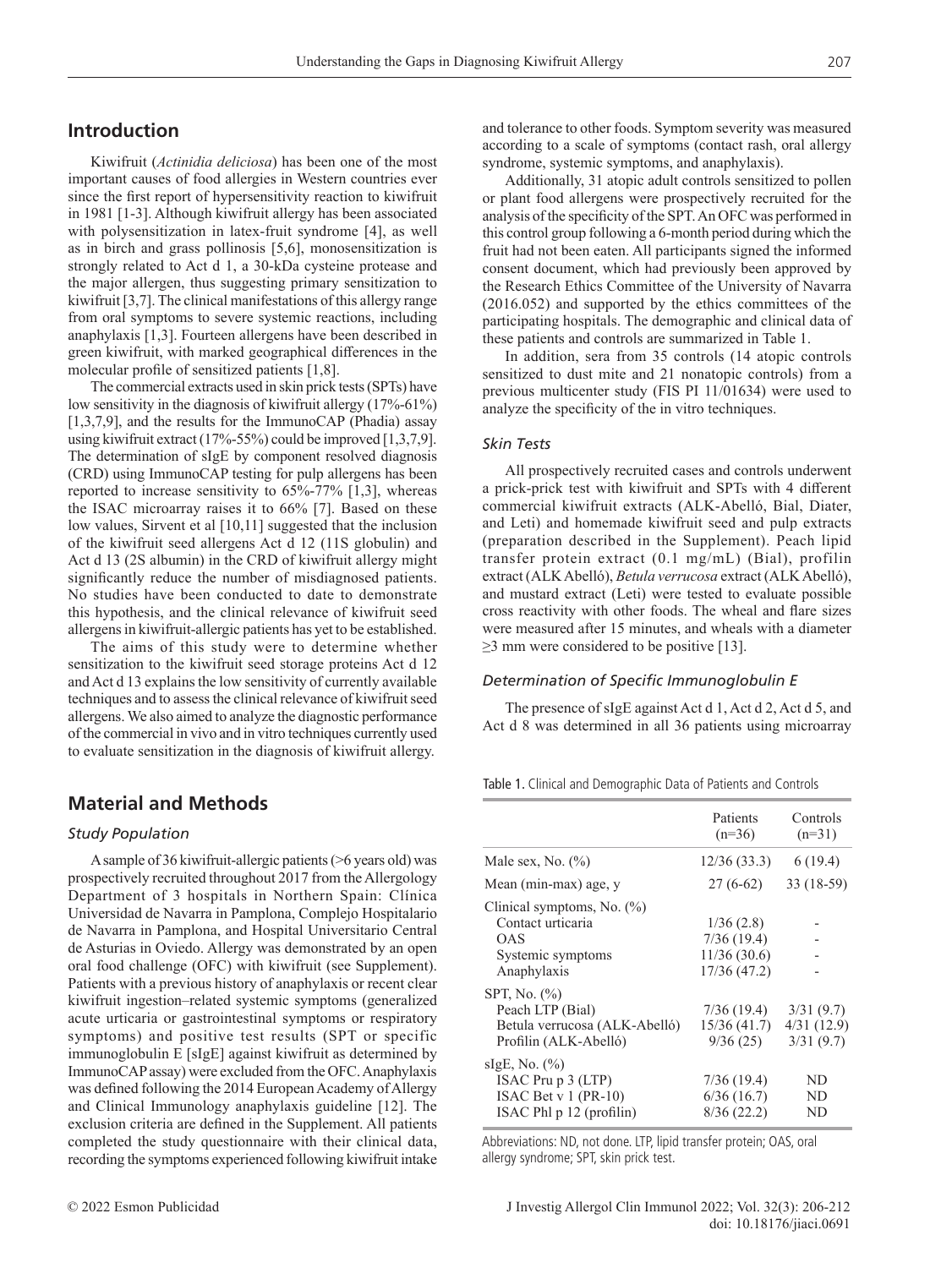ImmunoCAP ISAC CRD112 (Thermo Fisher Scientific), with sIgE levels  $\geq$ 0.3 ISU being considered positive. sIgE against Act d 1, Act d 2, Act d 5, and Act d 10 was determined using nanobead-based microarray FABER (CAAM), with sIgE levels ≥0.3 FIU/mL being considered positive. The levels of sIgE against kiwifruit extract (f84) and Act d 8 were measured using fluorescence enzyme immunoassay ImmunoCAP (Thermo Fisher Scientific), with sIgE levels  $\geq 0.35$  kU<sub>A</sub>/L being considered positive. In addition, the presence of sIgE against Act d 1, Act d 2, and Act d 5 was repeatedly determined using the enzyme-linked immunosorbent assay (ELISA), in which the positive optical density values for each allergen were as follows: Act d 1,  $\geq$ 0.235 units; Act d 2,  $\geq$ 0.142 units; and Act d 5, ≥0.162 units (see Supplement for further detail).

The ISAC, FABER, ImmunoCAP (kiwifruit extract), and ELISA (Act d 1) assays were also used to determine the presence of sIgE in sera obtained from the controls of said retrospective sample (n=35). Some of the analyses were limited owing to the reduced availability of serum samples from some prospectively and retrospectively recruited patients.

Immunoblotting with kiwifruit seed extract (20 µg/strip) was performed with sera from the 36 patients comprising the study population. In addition, immunoblotting with kiwifruit seed extract was performed at 40 µg/strip with the sera from the 17 patients who had a positive SPT result against seed extract (see Supplement for methodological details).

Specific IgE inhibition studies with purified Act d 1 were performed to evaluate the presence of Act d 1 in the ImmunoCAP assay (see Supplement for details).

# *Single Blind Oral Food Challenge with Kiwifruit Seeds*

To assess the clinical relevance of sensitization to kiwifruit seed allergens, a single-blind oral food challenge (SBOFC) was performed with kiwifruit seeds in 8 patients sensitized to kiwifruit seeds. Two types of smoothie were prepared to perform the SBOFC (an active smoothie [AS] containing all seeds of 1 kiwifruit and an inactive smoothie [IS] as a placebo). The food products used for the smoothie recipe were evaluated with SPTs (see Supplement for details). Doses of the smoothies were administered progressively, at 30-minute intervals, starting with the IS and continuing with the AS (0.5 g, 3.5 g, 7 g, 15 g, 30 g, and 70 g of AS), until all seeds present in the kiwifruit had been consumed. Whenever patients reported subjective symptoms after taking the AS, they received the same dose of the IS. The challenge was interrupted in the presence of objective or subjective symptoms on 2 occasions after taking the AS and graded with at least 2 more points in the visual analog scale (VAS) compared with the equivalent dose of the IS. The clinical and serological data of these patients are described in Table 2.

## *Statistical Analysis*

The data were analyzed using Stata/IC 12.0. The sample size was calculated for 60 patients (30 cases and 30 controls) to detect a difference of 30% between 2 diagnostic tests (sensitivities of 50% and 80%, respectively) with a power of 70%, assuming a 2-tailed  $\alpha$  value of 5% and a proportion of discordant pairs of 40%.

|            | Allergy symptoms<br>with kiwifruit<br>before SBOFC | Bands at 51 kDa<br>and/or 12 kDa in<br>IB $(20 \mu g/\text{strip})$<br>of kiwifruit extract | <b>SPT</b> kiwifruit<br>seed extract | Result<br>of<br><b>SBOFC</b> | Allergy symptoms<br>with tree nuts<br>and seeds                                                    | Storage proteins<br>sensitization<br>in ISAC<br>and FABER |
|------------|----------------------------------------------------|---------------------------------------------------------------------------------------------|--------------------------------------|------------------------------|----------------------------------------------------------------------------------------------------|-----------------------------------------------------------|
| Patient 17 | <b>OAS</b>                                         | $\left( -\right)$                                                                           | $^{(+)}$                             | $(-)$                        | Systemic symptoms<br>with almond, walnut,<br>hazelnut, cashew,<br>chestnut, peanut                 | ISAC and<br>$FABER: (-)$                                  |
| Patient 26 | Anaphylaxis                                        | $\left( -\right)$                                                                           | $^{(+)}$                             | $\left( -\right)$            | $\left( -\right)$                                                                                  | $ISAC: (-)$<br><b>FABER: ND</b>                           |
| Patient 23 | <b>OAS</b>                                         | Band at 51 kDa                                                                              | $\left( -\right)$                    | $(-)$                        | $(-)$                                                                                              | ISAC and FABER: (-)                                       |
| Patient 25 | Systemic<br>symptoms                               | $(-)$                                                                                       | $(+)$                                | $(-)$                        | $(-)$                                                                                              | $ISAC: (-)$<br>FABER: Ara h 3<br>$(20.67$ FUI/mL)         |
| Patient 24 | Systemic<br>symptoms                               | Band at 12 kDa                                                                              | $(+)$                                | $(-)$                        | Systemic symptoms<br>with peanut, almond,<br>walnut, chestnut;<br>OAS with pistachio<br>and cashew | ISAC: rJugr1<br>$(1.8$ ISU)<br><b>FABER: ND</b>           |
| Patient 4  | Anaphylaxis                                        | $\left( -\right)$                                                                           | $^{(+)}$                             | $\left( -\right)$            | $\left( -\right)$                                                                                  | ISAC and FABER: (-)                                       |
| Patient 10 | Systemic<br>symptoms                               | $\left( -\right)$                                                                           | $^{(+)}$                             | $\left( -\right)$            | $(-)$                                                                                              | ISAC and FABER: (-)                                       |
| Patient 15 | <b>OAS</b>                                         | $\left( -\right)$                                                                           | $(+)$                                | $\left( -\right)$            | $\left( -\right)$                                                                                  | ISAC and FABER: (-)                                       |

Abbreviations: IB, immunoblotting; ND, not done; OAS, oral allergy symptoms; SBOFC, single-blind oral food challenge; SPT, skin prick test.

Table 2. Patients Challenged With Whole Kiwifruit Seeds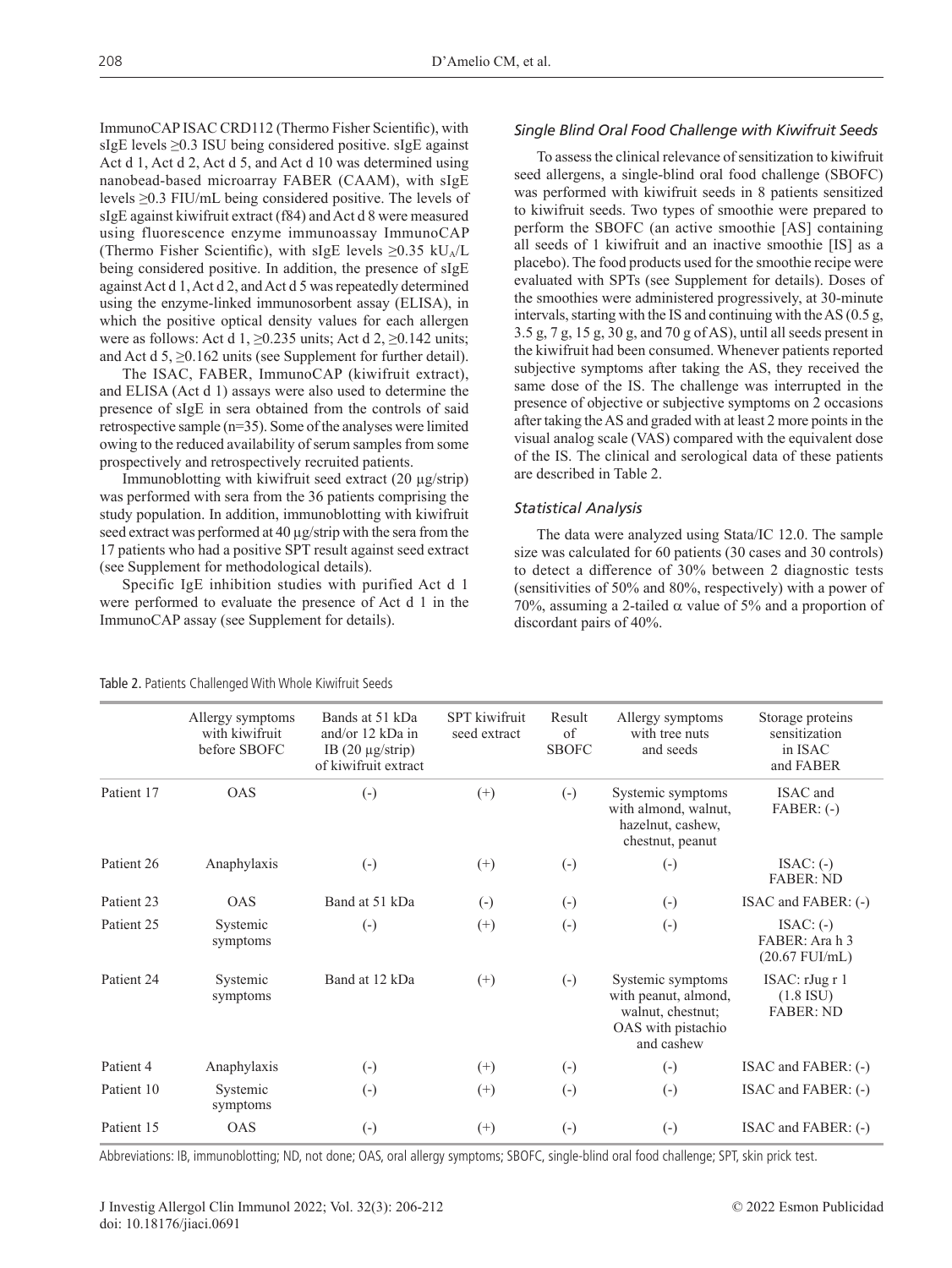Quantitative variables were reported as median (IQR), and qualitative variables were reported as frequencies (percentages) and compared using the  $\chi^2$  or Fisher exact test. Ordinal and quantitative variables were analyzed using the Mann-Whitney test. The positive concordance between the skin tests evaluated was calculated considering the sum of positive and negative results, respectively. The correlation between the presence of sIgE against Act d 1 using the ISAC array and against kiwifruit extract using the CAP assay was evaluated based on the Spearman  $\rho$ . A concordance analysis between the in vitro techniques was performed using the McNemar test. A *P* value of less than .05 was considered to be statistically significant.

# **Results**

## *Study Population*

Thirty-six kiwifruit-allergic patients (12 male [33.3%]; mean age, 27 years [6-62]) were recruited. The 31 controls (6 male [19.4%]; mean age, 33 years [18 59]) were significantly older than the cases  $(P=.043)$  because only adults were included in this group. Most of the patients (47.2% [17/36]) had experienced anaphylaxis after ingesting kiwifruit, and 30.6% (11/36) experienced nonanaphylactic systemic symptoms, 19.4% (7/36) developed oral allergy syndrome, and 1 patient (2.8%) had a contact rash with kiwifruit. Twenty five percent (9/36) of the patients were sensitized to profilin, 41.7% (15/36) to *Betula verrucosa*, and 19.4% (7/36) to lipid transfer protein in SPT.

## *Prick-Prick Test With Kiwifruit is the Most Sensitive In Vivo Test*

The sensitivity of the prick-prick test using kiwifruit was 81.8% (18/22). The sensitivity of the test using the 4 kiwifruit commercial extracts studied was 52.8% (19/36) for ALK-Abelló, 61.1% (22/36) for Leti, 63.9% (23/36) for Bial, and 66.7% (24/36) for Diater. Comparison by pairs of the kiwifruit extracts used in the prick tests revealed a concordance of 80.6% to 88.9% between the extracts. The sensitivity of the pulp and seed extracts was 61.1% (22/36) and 47.2% (17/36), respectively, and, interestingly, the concordance of positive SPT between pulp and seed extracts was 80.6% (29/36). The specificity of the in vivo tests is summarized in Table 3.

## *The ImmunoCAP Assay With Complete Kiwifruit Extract Showed a Similar Diagnostic Capacity to That of the ISAC and FABER Microarrays*

The sensitivity of ImmunoCAP using kiwifruit extract was 63.9% (23/36) (median [IQR] 1.15 kU<sub>A</sub>/L [0.19-3.37]). The pooled results of the 2 platforms analyzed considering all kiwifruit allergens present in the microarrays yielded a similar sensitivity to that of the ImmunoCAP assay with kiwifruit extract (FABER, 55.9% [19/34]; ISAC, 58.3% [21/36]). Regarding the component sensitization profile, the rate of positive results obtained with the ELISA, ISAC, and FABER assays in the detection of major allergen Act d 1 was 100% (36/36; median, 0.394 units [0.355-0.454]), 58.3% (21/36; median, 0.54 ISU [0-1.78]), and only 11.8% (4/34; median, 0 FIU/mL [0-0]), respectively. The frequency of sensitization to Act d 2 detected by the ELISA, ISAC, and FABER assays was 41.7% (15/36; median, 0.144 units [0.113-0.262]), 2.8% (1/36; median, 0 ISU [0-0]), and 0%, respectively. The frequency of sensitization to Act d 5 detected by the ELISA, ISAC, and FABER assays was 0% (0/36), 2.8% (1/36), and 2.9% (1/34), respectively. Finally, the frequency of sensitization to Act d 8 detected by the ISAC and CAP assays was 8.3% (3/36) in both cases, and the percentage of sensitization to Act d 10 detected by the FABER assay was 5.9% (2/34).

The specificity of the ImmunoCAP and FABER tests in the detection of sIgE against kiwifruit extract was 87.5% (14/16) (the ImmunoCAP assay was only performed in 16 patients) and 97.1% (34/35), respectively. The negative rate obtained in the detection of Act d 1 by the ELISA, ISAC, and FABER tests was 100% (16/16), 97.1% (34/35), and 100% (35/35), respectively. The global specificity of the ISAC and FABER assays was 97.1% (34/35) and 100% (35/35), respectively.

To analyze the lack of correlation between the detection of sIgE against Act d 1 measured by the ELISA and ISAC assays, we performed an SPT with purified Act d 1 in 10 patients [14]. sIgE against Act d 1 was detected in all patients with the ELISA, but in only 3 positive cases of sIgE against Act d 1 with the ISAC assay (patients 6, 7, and 24). These 3 patients had a positive SPT result against purified Act d 1, although the result for this allergen was negative in the remaining 7 patients (patients 5, 9, 17, 21, 22, 23, and 25). The results obtained with the ELISA were not finally included in the analysis owing to possible overestimation (Supplement Table I).

| Table 3. Results of Skin Prick Tests With Kiwifruit Extracts |  |
|--------------------------------------------------------------|--|
|--------------------------------------------------------------|--|

| Skin prick test                          | Positive sensitization, No. $(\%)$ | Median (IQR), mm | Specificity, No. $(\%)$ |
|------------------------------------------|------------------------------------|------------------|-------------------------|
| Kiwifruit pulp extract                   | 22/36(61.1)                        | $4.25(1-8)$      | 24/25(96)               |
| Kiwifruit seed extract                   | 17/36(47.2)                        | $2.25(0-4.25)$   | 25/25(100)              |
| Commercial kiwifruit extract, Diater     | 24/36(66.7)                        | $4.75(1-7)$      | 28/31 (90.32)           |
| Commercial kiwifruit extract, Bial       | 23/36(63.9)                        | $4.75(0-7.5)$    | 30/31(96.8)             |
| Commercial kiwifruit extract, Leti       | 22/36(61.1)                        | $5(0-7.75)$      | 30/31 (96.8)            |
| Commercial kiwifruit extract, ALK-Abelló | 19/36(52.8)                        | $3(0-6)$         | 30/31(96.8)             |
| Prick-prick kiwifruit                    | 18/22(81.8)                        | $7.5(3.5-9.5)$   | 16/17(94.1)             |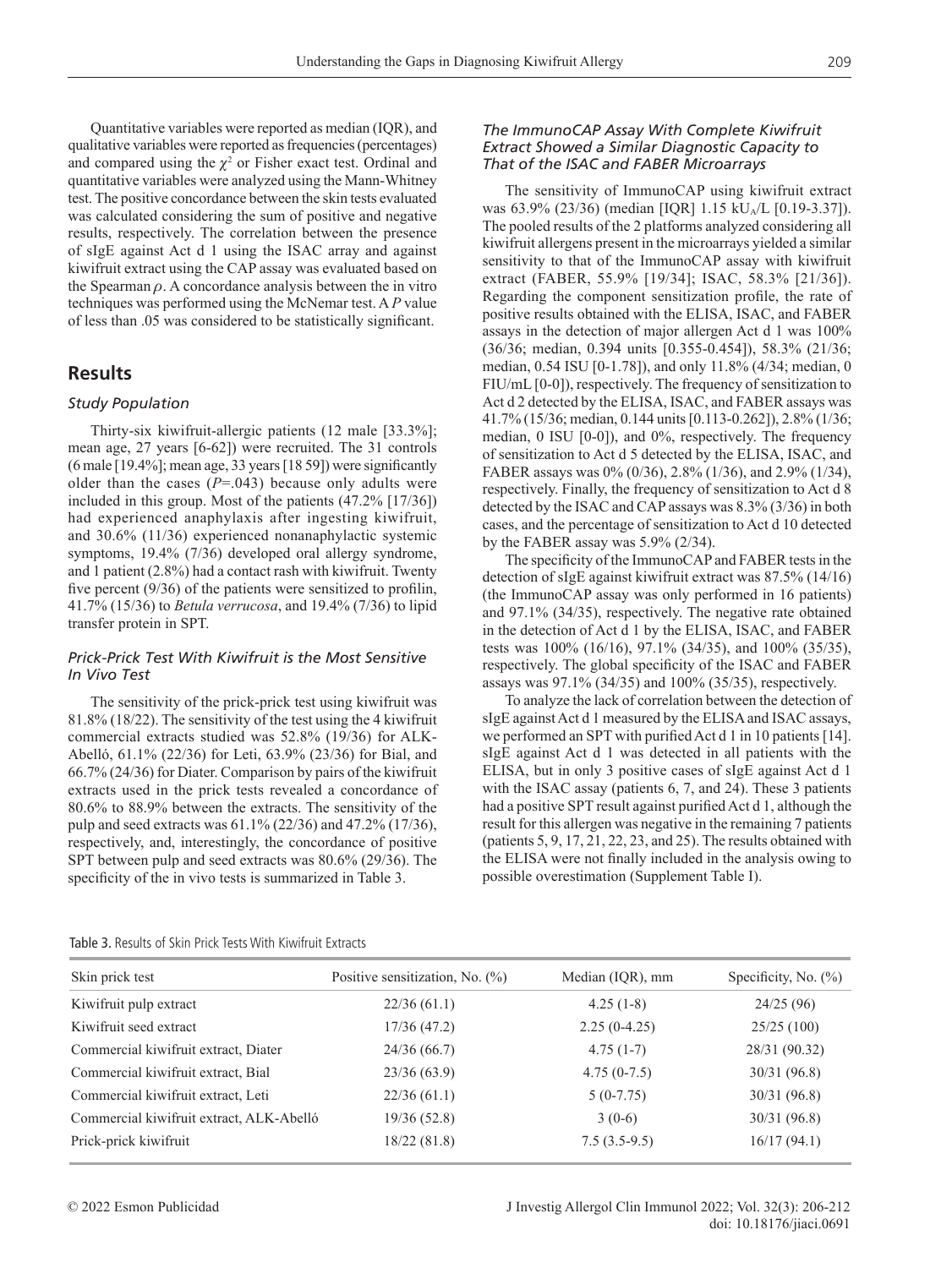The analysis of concordance between the in vitro techniques is shown in the Supplement.

## *The Kiwifruit Extract Used in the ImmunoCAP Assay Contains a Sufficient Amount of Major Allergen Act d 1*

The kiwifruit extract was inhibited on ImmunoCAP using purified Act d 1 at 5 different concentrations in sera from 4 patients who had a positive ImmunoCAP result against kiwifruit extract. Two of them had a positive ISAC result against Act d 1 (patient 6, kiwifruit CAP 10.6 kU<sub>A</sub>/L and Act d 1 ISAC 11.62 ISU; patient 29, kiwifruit CAP 40.1 kU<sub>A</sub>/L and Act d 1 ISAC 44.6 ISU), and 2 had a negative ISAC result against Act d 1 (patient 22, kiwifruit CAP 2.53 kU<sub>A</sub>/L and Act d 1 ISAC 0 ISU; patient 25, kiwifruit CAP 2.21  $kU_A/L$ and Act d 1 ISAC 0 ISU). Inhibition was 86% and 89% for patients 6 and 29, respectively, and 19% and 43%, respectively, for patients 22 and 25. Based on the results of our study, the major allergen Act d 1(15) is sufficiently represented in the whole kiwifruit extract (Supplement, Figure 1). Interestingly, both a good correlation and a significant association were observed between the ISAC result with Act d 1 and ImmunoCAP with kiwifruit extract (Spearman  $\rho$ , 0.8896; *P*<.000).

Sensitization to Act d 1 assessed using ISAC was also associated with a higher frequency of positive SPT results using commercial extracts (Bial, *P*<.000; Leti, *P*=.001; ALK-Abelló, *P*=.002; Diater, *P*=.01) and pulp extract (*P*=.014), but not with the kiwifruit prick-prick test (*P*=.117).

#### *The Role of Sensitization to Kiwifruit Seeds*

Immunoblotting with kiwifruit seed extract was performed for all patients ( $n=36$ ) at 20  $\mu$ g/strip (Figure). Bands with a molecular mass of 51 kDa (expected for Act d 12) and 12 kDa (expected for Act d 13) were detected in 19.4% of patients (7/36; patients 9, 18, 20, 22, 23, 31, and 32) and 11.1% (4/36; patients 11, 24, 29, and 30), respectively. Both bands were not detected simultaneously in any patients. None of the 7 patients

with bands detected at 51 kDa presented positive SPT results with seed extract, and 3 patients out of the 4 with bands detected bands at 12 kDa had positive SPT results with the seed extract.

In order to evaluate the role of the seeds in the diagnosis of kiwifruit allergy, the participants were divided into 2 groups: sensitized and not sensitized to kiwifruit seeds according to the results of the SPTs. Seventeen out of 36 (47.2%) patients had a positive SPT result against kiwifruit seed extract. Severe symptoms following kiwifruit ingestion (anaphylaxis) were significantly more frequent among patients who were sensitized to the seeds (*P*=.019). Sensitization to seeds was associated with a higher frequency of positive SPT results against commercial extracts (Bial, *P*<.000; Leti, *P*=.002; ALK, *P*<.000; Diater, *P*=.014) and pulp extract (*P*<.014), but not in the kiwifruit prickprick test (P=.293). Sensitization to seeds was also associated with higher levels of sIgE against Act d 1 (ISAC; *P*=.004) and whole kiwifruit extract (ImmunoCAP; *P*=.029). The clinical data of these patients are summarized in Table 4.

The addition of the SPT with seed extract did not sufficiently improve the diagnostic performance of the techniques, as sensitivity only increased from 81.8% (18/22) to 86.4% (19/22) for the prick-prick test, from 66.7% (24/36) to 72.2% (26/36) for the commercial extract, from 63.9% (23/36) to 69.4% (25/36) for ImmunoCAP, from 58.3% (21/36) to 66.7% (24/36) for ISAC, and from 55.9% (19/34) to 70.6% (24/34) for FABER.

Eight patients with a positive SPT result against kiwifruit seeds and/or bands at 51 kDa (1/8) and/or 12 kDa (1/8) in immunoblotting underwent a kiwifruit seed SBOFC. All the results were negative.

Given the low amount of kiwifruit seed proteins found in immunoblotting of patients with a positive SPT against seed extract, a new immunoblot was performed using a greater concentration of seed extract (40  $\mu$ g/strip) in this group (n=17). The immunoblot of 10 of the 17 patients (58.8%) revealed a 25-kDa protein that, when identified by mass spectrometry, corresponded to a seed specific thaumatin-like protein that differed from the Act d 2 of the pulp (see Supplement for further detail).



Figure. Immunoblotting of kiwifruit seed extract (20 µg/strip) in patients' sera (n=36).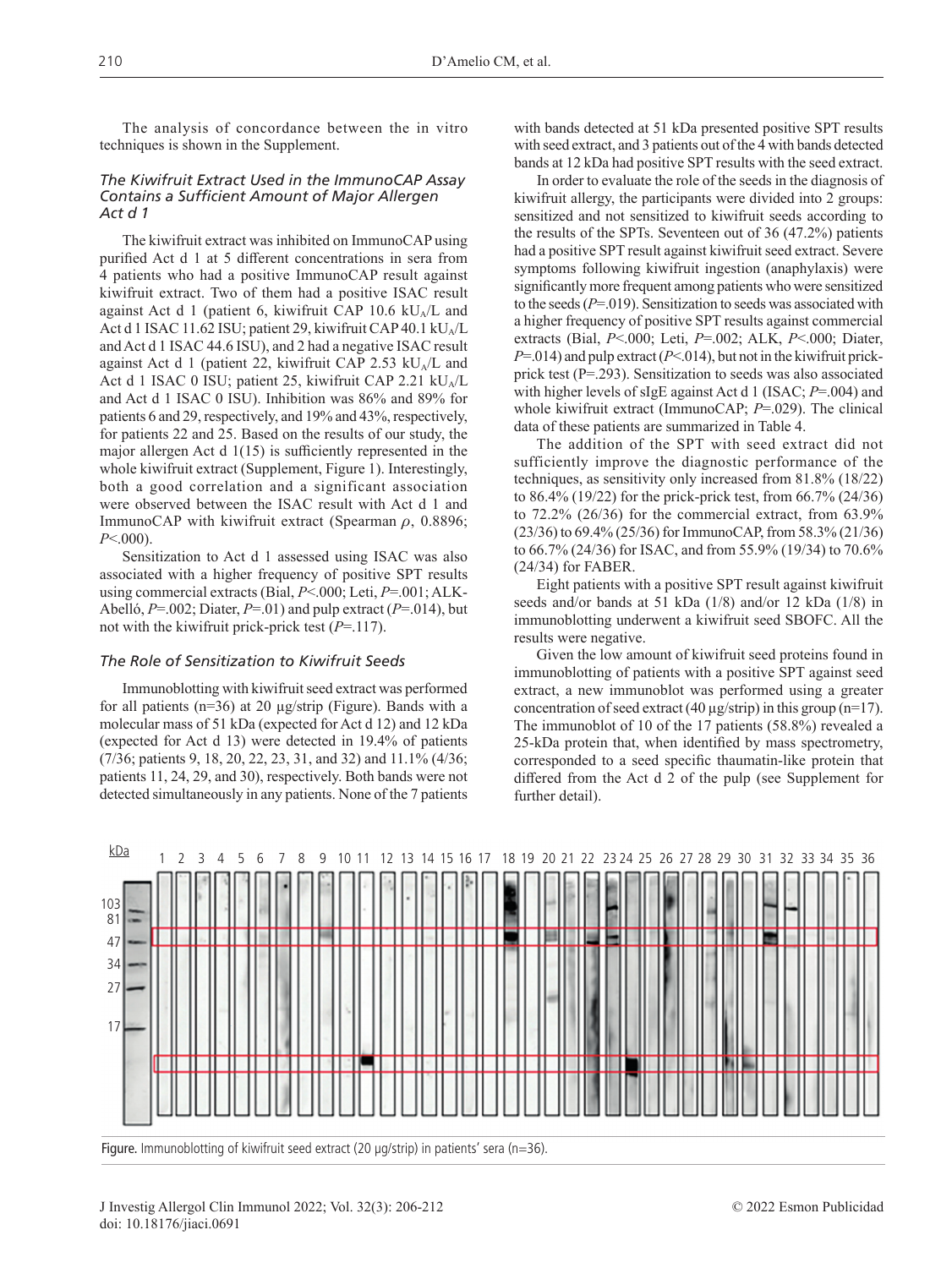Table 4. Clinical Characteristics of Patients Sensitized and Not Sensitized to Kiwifruit Seeds

|                                                                                                                             | Patients with negative<br>SPT result to kiwifruit<br>seed extract $(n=19)$ | Patients with positive<br>SPT result to kiwifruit<br>seed extract $(n=17)$ | $P$ Value |
|-----------------------------------------------------------------------------------------------------------------------------|----------------------------------------------------------------------------|----------------------------------------------------------------------------|-----------|
| Age, mean (min-max)                                                                                                         | $30.6(6-62)$                                                               | $22.2(6-46)$                                                               | .095      |
| Male sex, No. $(\% )$                                                                                                       | 5/19(26.3)                                                                 | 7/17(41.2)                                                                 | .483      |
| Clinical symptom severity ranking<br>Contact urticaria<br><b>OAS</b><br>Systemic symptoms (urticaria, GI, R)<br>Anaphylaxis | 1/19(5.3)<br>6/19(31.6)<br>6/19(31.6)<br>6/19(31.6)                        | 0/17<br>1/17(5.9)<br>5/17(29.4)<br>11/17(64.7)                             | .019      |
| Median (IQR) age at onset                                                                                                   | $26(12-39)$                                                                | $14(6-23)$                                                                 | .068      |
| Eliciting dose of kiwifruit $(n=17)$ , No. $(\%)$<br>1/32<br>1/16<br>1/8<br>1/4                                             | 4/11(36.4)<br>5/11(45.5)<br>$\left( \right)$<br>1/11(9.1)                  | 4/6(66.7)<br>1/6(16.7)<br>1/6(16.7)<br>$\theta$                            | .302      |
| 1/2                                                                                                                         | 1/11(9.1)                                                                  | $\mathbf{0}$                                                               |           |
| sIgE kiwifruit extract CAP, No. $(\%)$                                                                                      | 8/19(42.1)                                                                 | 15/17(88.2)                                                                | .006      |
| Median (IQR) sIgE kiwifruit extract CAP, kU <sub>A</sub> /L                                                                 | $0.28(0.12-2.53)$                                                          | $2.25(1.05-3.96)$                                                          | .029      |
| sIgE Act d 1 ISAC, No. $(\% )$                                                                                              | 7/19(36.8)                                                                 | 14/17(82.3)                                                                | .008      |
| Median (IQR) sIgE Act d 1 ISAC, ISU                                                                                         | $0.12(0-0.69)$                                                             | $1.36(0.59-4.25)$                                                          | .004      |

Abbreviations: GI, gastrointestinal; IQR, interquartile rank; OAS, oral allergy syndrome; R, respiratory; SPT, skin prick test.

# **Discussion**

We evaluated a series of in vivo and in vitro tests used to diagnose kiwifruit allergy. According to our results, the best in vivo test is the prick-prick test using fresh kiwifruit, as it yielded the highest sensitivity (81.8%), coinciding with data reported elsewhere [7,16]. In the case of SPT, we found low sensitivity when the test was applied using commercial kiwifruit extracts (52.8%-66.7%). The allergen Act d 1 (actinidin cysteine protease) is thought to comprise about 50% of kiwifruit proteins and degrade other allergen proteins present in the pulp [1,17], thus reducing the presence of other proteins in the commercial extracts and, hence, the capacity to detect patients allergic to other proteins. In fact, 60% (9/15) of the patients with a negative response against Act d 1 in the ISAC assay were misdiagnosed by the SPT using commercial extracts. Moreover, most of the patients not sensitized to Act d 1 in the ISAC assay were also misdiagnosed using other in vitro tests, including ImmunoCAP (13/15; 86.6%), FABER (11/15; 73.3%), and ISAC (15/15; 100%). In contrast, fresh kiwifruit seems to preserve all its proteins, thus ensuring good diagnostic capacity.

Sensitization to Act d 1 (58.3%, measured by ISAC) was more frequent in our study than elsewhere [1,3]. The ImmunoCAP assay with kiwifruit extract also yielded sensitivity that was higher than reported in previous studies[1,3,7] and similar to that of global ISAC and FABER, probably because of the higher prevalence of sensitization to Act d 1 among our population. In addition, we found that sera from Act d 1–sensitized patients were highly inhibited by purified Act d 1 in terms of their capacity to bind to the

kiwifruit extract, thus demonstrating high representation of this allergen in this whole extract ImmunoCAP.

The good correlation between the ISAC for Act d 1 and ImmunoCAP for kiwifruit extract (Spearman  $\rho$ , 0.8896; *P*<.000) also corroborates this finding.

Based on these results, the ImmunoCAP (kiwifruit extract) approach proved to be similar to CRD in the diagnosis of kiwifruit allergy, showing good ability to detect Act d 1, the major allergen. However, there is room for improvement. The addition of an SPT using seed extract did not sufficiently improve the diagnostic performance of the techniques applied. Therefore, in our opinion, the absence of seed allergens for use in currently available in vitro and in vivo diagnostic tests does not explain their low capacity for diagnosis of kiwifruit allergy. Interestingly, we found that patients sensitized to kiwifruit seeds in the SPT had higher levels of sIgE against the whole kiwifruit extract and Act d 1 and that they also experienced more severe allergic symptoms after ingesting kiwifruit than patients not sensitized to kiwifruit seeds. Therefore, our results suggest that sensitization to kiwifruit seeds could be considered a marker of advanced disease and more severe kiwifruit allergy.

In addition, we were unable to demonstrate the clinical relevance of sensitization to kiwifruit seeds, as none of the 8 patients who were sensitized to kiwifruit seeds experienced symptoms after undergoing an oral challenge with the seeds. A possible limitation of this challenge is the fact that the patients swallowed the seeds in a smoothie, rather than by chewing them; this could have decreased the availability of the seed allergens. However, it has been reported that the seed allergens Act d 12 and Act d 13 can be released from intact